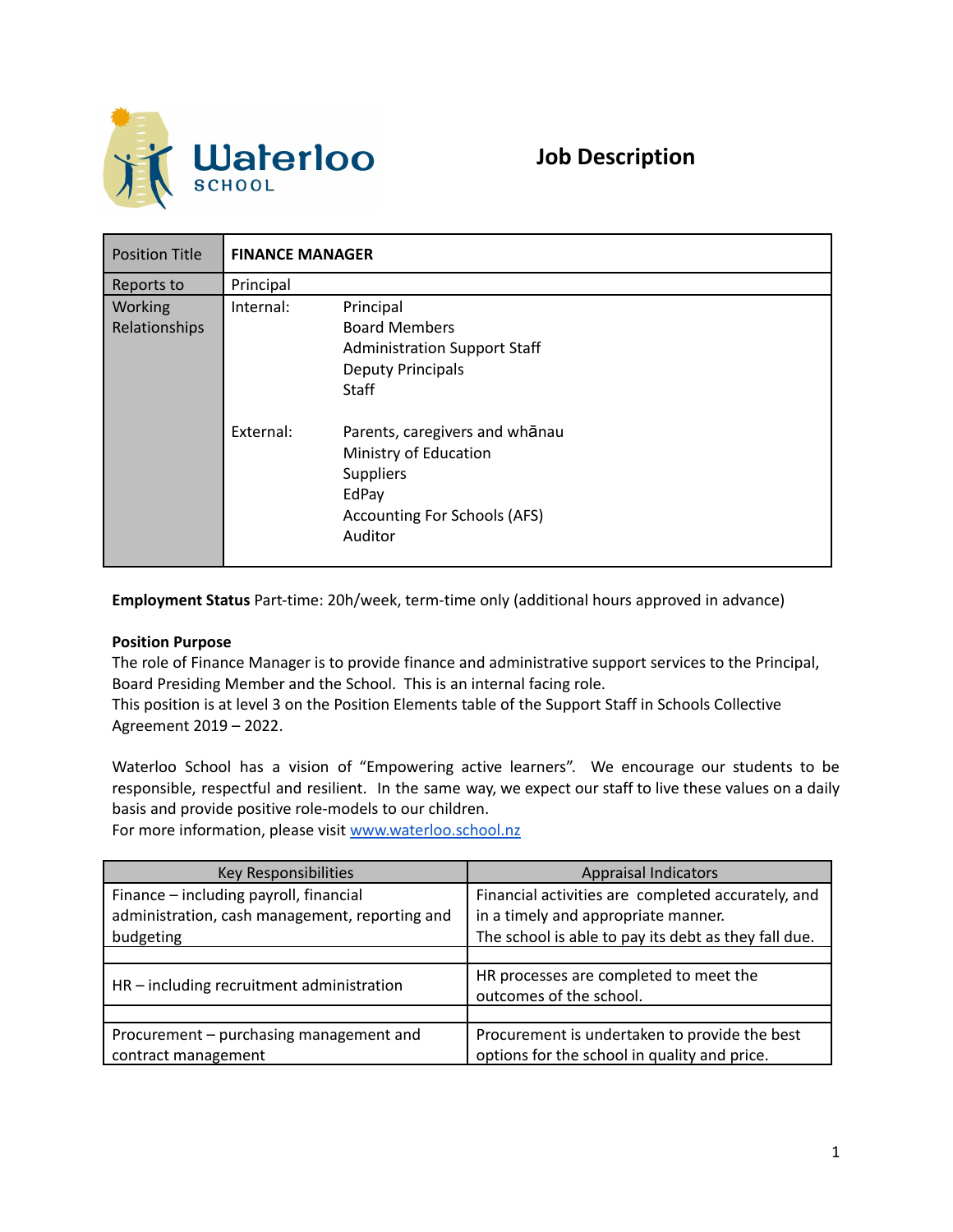## **Tasks and Duties**

| Finance                                                                          |                                                                                                                                                                                                                                                                                                                                                                                                  |
|----------------------------------------------------------------------------------|--------------------------------------------------------------------------------------------------------------------------------------------------------------------------------------------------------------------------------------------------------------------------------------------------------------------------------------------------------------------------------------------------|
| $\overline{\phantom{a}}$<br>$\overline{\phantom{a}}$<br>$\overline{\phantom{a}}$ | Financial Administration - day to day financial administration of accounts receivable,<br>accounts payable and bank reconciliations.<br>Reporting - support monthly reporting with AFS for the Principal and Board. Any areas of<br>interest/concern are highlighted to the Principal in a timely manner.<br>Budgets - budgets are drafted with the Principal and AFS, budgets are monitored and |
|                                                                                  | shared with budget holders termly.                                                                                                                                                                                                                                                                                                                                                               |
| $\overline{\phantom{a}}$                                                         | Payroll - payroll information in EdPay is completed accurately and in a timely manner.                                                                                                                                                                                                                                                                                                           |
| <b>HR</b>                                                                        |                                                                                                                                                                                                                                                                                                                                                                                                  |
|                                                                                  | Recruitment – administer the recruitment process as required by the Principal, ensuring<br>that all legal requirements are being met.<br>Oversee personnel documentation and administration, ensuring individual employment<br>agreements are up to date.                                                                                                                                        |
| $\overline{\phantom{a}}$<br>$\overline{\phantom{a}}$                             | Maintain staff databases ensuring that teacher registration renewals are completed by<br>facilitating the process, and police vetting for non-teaching staff and volunteers.<br>Remain up-to-date with current employment legislation.                                                                                                                                                           |
| Procurement                                                                      |                                                                                                                                                                                                                                                                                                                                                                                                  |
| $\overline{\phantom{a}}$                                                         | Monitor purchasing across the school to ensure appropriate expenditure and purchasing<br>processes.<br>Furniture purchasing in consultation with the Principal                                                                                                                                                                                                                                   |
| $\overline{\phantom{a}}$                                                         | Contract management – maintain an overview of contracts the school has entered into,<br>support the Principal in contract negotiations as required.                                                                                                                                                                                                                                              |

| Finance tasks in detail:        |                                                                                                                                                                                                                                                                                                                                                                                                                                                                                                                                                                                                                                                                                                                                                                                                                                                                                                                                                                                                                                                                                                                                                        |  |
|---------------------------------|--------------------------------------------------------------------------------------------------------------------------------------------------------------------------------------------------------------------------------------------------------------------------------------------------------------------------------------------------------------------------------------------------------------------------------------------------------------------------------------------------------------------------------------------------------------------------------------------------------------------------------------------------------------------------------------------------------------------------------------------------------------------------------------------------------------------------------------------------------------------------------------------------------------------------------------------------------------------------------------------------------------------------------------------------------------------------------------------------------------------------------------------------------|--|
| Staff Requirements &<br>Payroll | Support relievers with administrative tasks as required<br>$\bullet$<br>Staff database system effectively maintained/updated<br>$\bullet$<br>Maintain payroll information in EdPay including changes to staff details,<br>$\bullet$<br>leave, extra hours<br>Complete fortnightly payroll processing, check draft SUE report each<br>fortnight and report accuracy to the Principal<br>Notify EdPay of any payroll errors in a timely manner<br>Print the final SUE report each week and sign to acknowledge accuracy,<br>then forward to the Principal<br>Check staff increment reports fortnightly and follow up as required<br>Print the banking staffing report each fortnight and forward to the<br>Principal for review<br>Track the banking staffing each fortnight and keep the Principal informed<br>Enter any changes to staff details into EdPay<br>Enter leave details for staff<br>Carry out payroll requirements to ensure relievers are paid<br>Carry out payroll requirements for new staff or changes in employment<br>Calculate support staff wages and monitor<br>Liaise with staff and EdPay regarding any payroll related queries |  |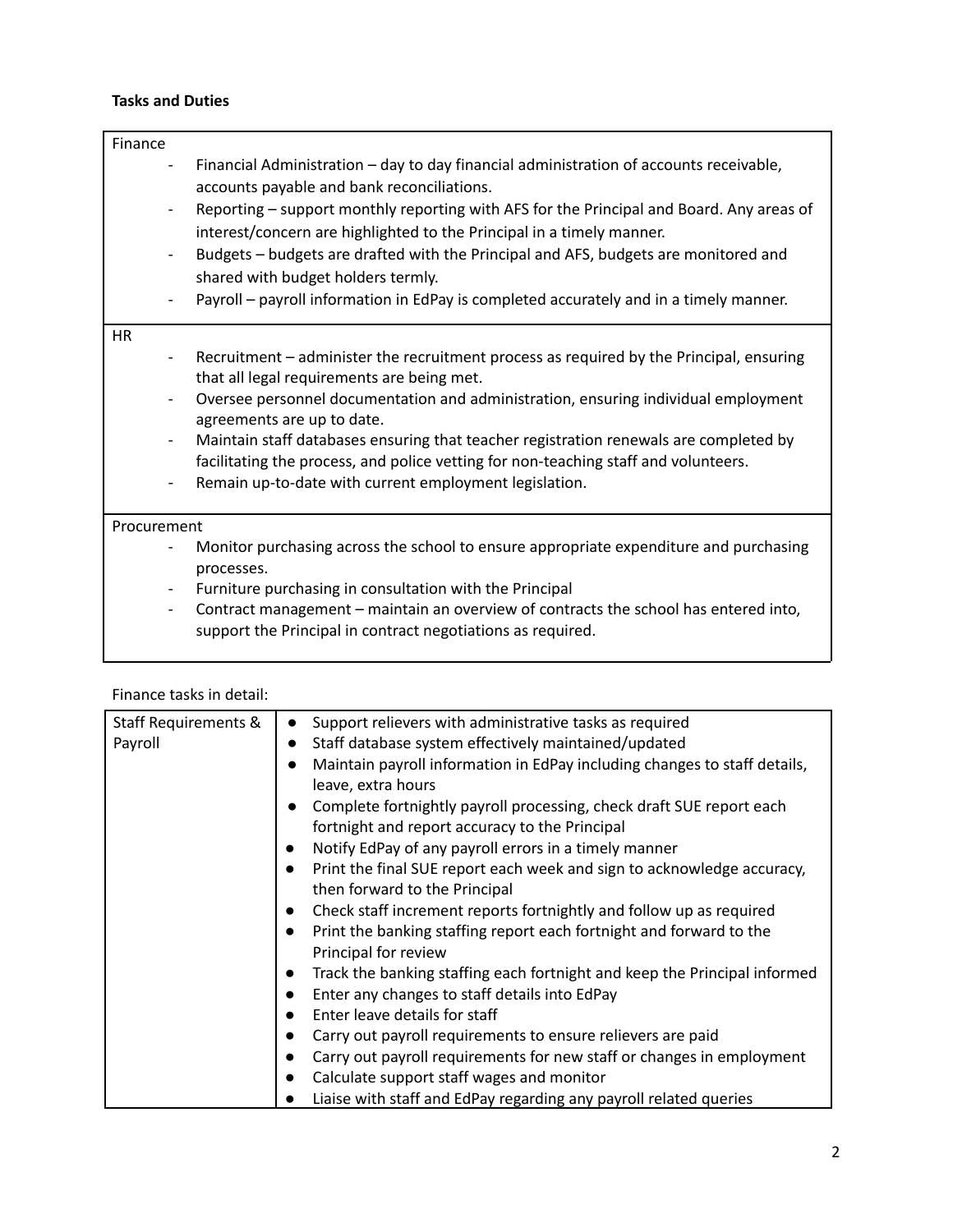| Financial                  | Maintain ordering system in line with BOT accounting procedures<br>$\bullet$ |
|----------------------------|------------------------------------------------------------------------------|
| Administration             | Ensure creditors invoices are reconciled against statements and goods        |
|                            | purchased and make payments by 20 <sup>th</sup> of every month unless prompt |
|                            | payment                                                                      |
|                            | Ensure debtors payments (e.g. sport payments, stationery orders) are         |
|                            | recorded and receipted safely and accurately                                 |
|                            |                                                                              |
|                            | Record all debtors, creditors and prompt payments in accounts database       |
|                            | in a timely manner (prior to BOT monthly meeting)                            |
|                            | Oversight of school bank accounts to ensure cash is available to pay debts   |
|                            | as they fall due                                                             |
|                            | Banking of money as required                                                 |
|                            | Accurately record and maintain petty cash expenditure and                    |
|                            | reimbursements                                                               |
|                            | Monitor term deposits and keep the Principal informed                        |
|                            | Monitor the expenditure against the annual budget allocations                |
| <b>Financial Reporting</b> | Monthly data checked and corrected                                           |
|                            | Bank reconciliation; record automatic payments and direct credits            |
|                            | Support AFS to ensure accurate preparation of monthly reports for the        |
|                            | <b>Board of Trustees</b>                                                     |
|                            | Provide budget updates for budget holders each term                          |
|                            |                                                                              |
| Support &                  | Provide information as required by the AFS for annual reports                |
| Preparation for            | Coordinate information for annual audit with auditors                        |
| <b>Annual Financial</b>    | Maintain and update the fixed asset register with AFS                        |
| Statements                 |                                                                              |
| Annual Budget              | Meet with Principal to discuss school requirements                           |
|                            | Work with the Principal and AFS to prepare the annual budget                 |

## **General Responsibilities**

- Comply with all board policies and relevant legislation
- Manage own health and safety
- Regularly review work processes for areas of improvement
- Establish and maintain active and constructive relationships with others
- Apply professional and ethical practices with integrity, in accordance with the operational environmental, social and cultural requirements of the school, and apply personal and interpersonal skills to contribute to the achievement of school operational objectives
- Proactively engage in professional development opportunities and performance appraisal

## **Person specification**

Essential skills:

- strong communication skills
- strong organisational skills
- previous experience in a finance role
- strong relationship management skills
- New Zealand Diploma of Business Administration and Technology (Level 5) or equivalent experience